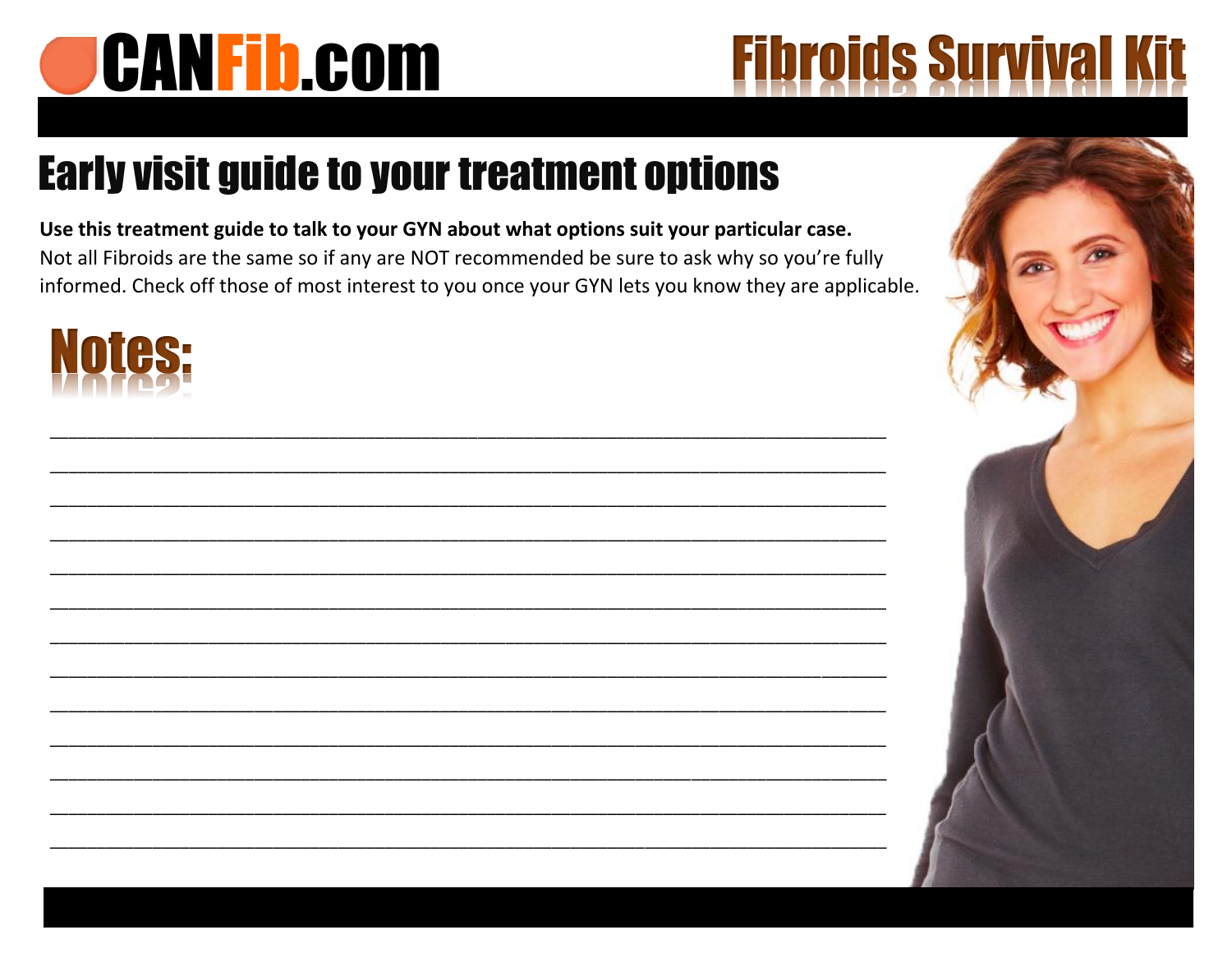#### **Medication, Bleeding: Birth Control Pills (BCP)**

Birth Control Pills are used to regulate menstrual cycles and help ensure a thinner uterine lining. In doing this there is an expected reduction in excessive or prolonged bleeding. BCP helps in many cases for a period of time but can lose its effectiveness over extended use for bleeding regulation.

#### **Medication, Bleeding: IUD/IUS (Device)**

A Merina IUD (IUS) releases a progestin, making the uterine lining thinner which can help decrease blood flow and cramping. IUD/IUS has in some cases, caused periods to cease. IUD helps in many cases for a period of time but can lose its effectiveness over extended use for bleeding regulation.

#### **Medication, Bleeding: Tranexamic Acid**

Originally used in surgery to reduce bleeding, Tranexamic Acid (AKA Cyklokapron) has the same effect on Menstrual bleeding. Take as prescribed, TA can prevent heavy bleeding before it happens or reduce it once in motion.

#### **Medication, Bleeding: High dose oral progestogens**

These are intended to prevent the uterine lining from building up to begin with. The idea behind this process is that menstrual bleeding will be lighter as a result of that lack of built up lining.

#### **Medication, Bleeding and Tumor Shrinkage: Fibristal**

In Canada under the name Fibristal, Ulipristal Acetate has shown [\(Review the](https://www.rbmojournal.com/article/S1472-6483(18)30190-1/fulltext) Pearl Studies) to reduce or eliminate bleeding while also reducing fibroid size. Approved in 5mg pill format taken daily over three months. Often used presurgery although sometimes prescribed longer term. Tumors generally return if medication is stopped.

#### **Medication: Bleeding and Tumor Shrinkage: Lupron**

Lupron is approved in 1 to 3 month injection format and is known for its ability to induce a false state of menopause. The result is reduced or eliminated bleeding and reduction in fibroid size. The patient may also experience bone density loss and other issues associated with Menopause. Tumors generally return if medication is stopped.